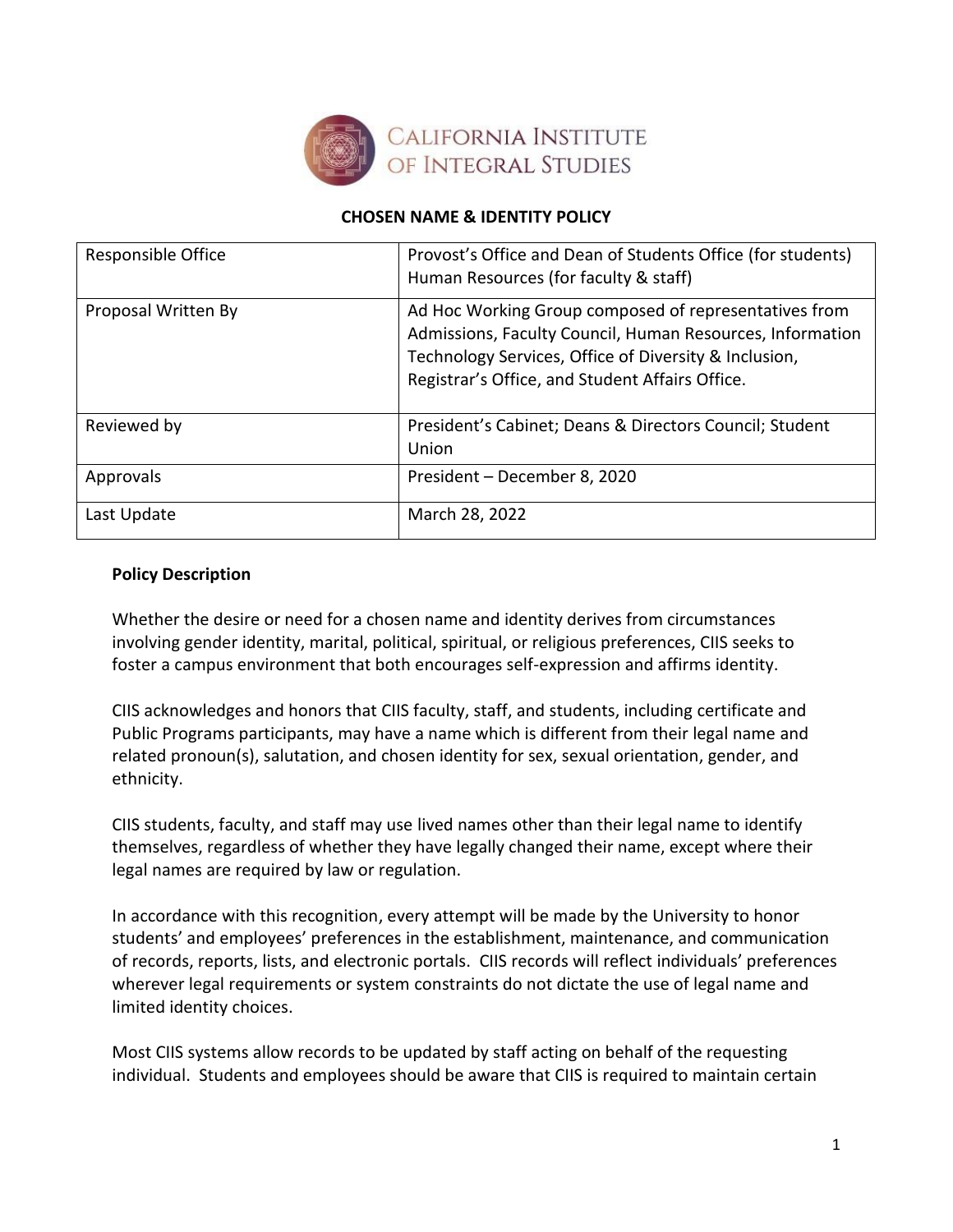records and report data in accordance with federal regulations that do not provide the same breadth of categories and options as does CIIS.

CIIS reserves the right to ensure that individuals' preferences:

- Are in compliance with other University policies which prohibit providing false or misleading information.
- Are not being used to misrepresent, be fraudulent, or avoid legal or financial obligations.
- Do not violate copyright
- Do not include offensive, harassing, obscene, or derogatory language.

Choice of a chosen name must still provide some meaningful identity of the individual to other students, faculty, and staff. Inclusion of numbers, symbols, and emojis is not allowed.

Chosen names identified as potentially not in compliance with this policy will be reviewed by a committee composed of representatives from core student system functional areas. Students or employees who feel their preferences were unjustly denied may file an appeal with the President (faculty or staff) or Provost (students).

### **Where Chosen Name, Pronouns, and Identity are used by default:**

| Admissions records                                                      |  |
|-------------------------------------------------------------------------|--|
| <b>ID</b> cards                                                         |  |
| CIIS email accounts (MyMail for students)                               |  |
| CIIS email distribution lists                                           |  |
| Class lists (outside of Canvas)                                         |  |
| Canvas                                                                  |  |
| <b>Unofficial Transcripts</b>                                           |  |
| <b>Colleague Self-Service</b>                                           |  |
| Library                                                                 |  |
| <b>Diplomas</b>                                                         |  |
| Internal (CIIS) reports not requiring distribution to external agencies |  |
| Alumni records                                                          |  |

### **Where Legal Name and Identity are required to be used:**

| <b>Official Transcripts</b>                                                       |
|-----------------------------------------------------------------------------------|
| FAFSA and other federal forms for financial aid                                   |
| Scholarship and loan documents                                                    |
| Financial aid refund checks                                                       |
| Financial accounts linked to banks and other institutions that require legal name |
| Enrollment and degree verification certificates                                   |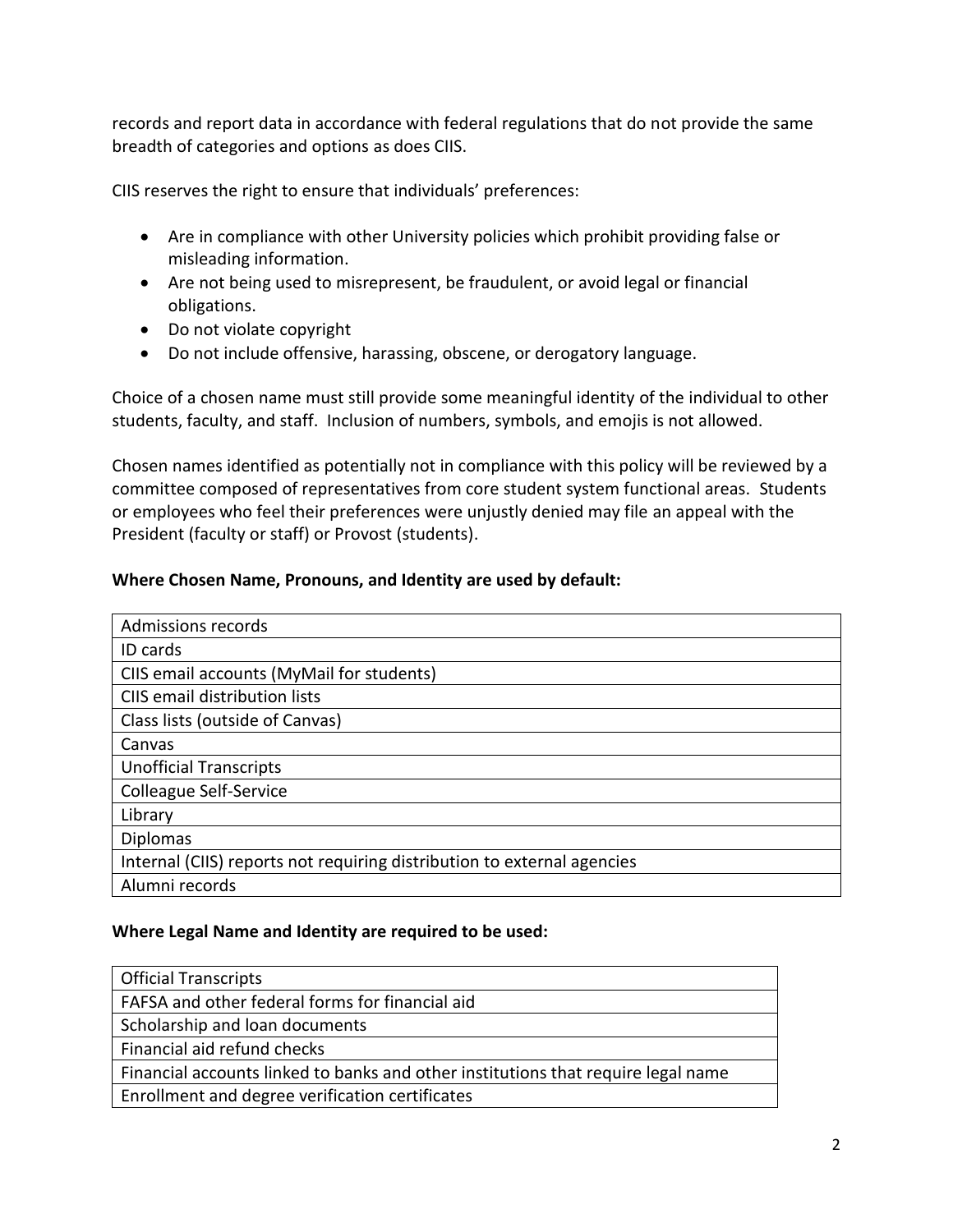Visas and other immigration documents

Employment records, verifications, and paychecks

Payroll and tax documents

Mandated reports to the US Department of Education and other federal and state agencies

# **Procedures for Designating Preferences**

- *1. Faculty and Staff:* A "chosen name" can be created in Colleague through Self-Service; the chosen name will be used in records and correspondence that do not require use of the legal name.
- *2. Students:*
	- Chosen Name: Complete th[e Personal Information Update Form](https://my.ciis.edu/ICS/icsfs/Personal_Information_Update_Form.pdf?target=8c6a549e-da3f-4afa-a603-468d70b48f2b) and submit it to the Registrar's Office.
	- Personal Pronouns and other Identity Preferences: use Colleague Self-Service.

# **Legally Changing Your Name**

- 1. *Faculty and Staff:* Contact the Human Resources Office. You must include photocopies of identification materials that may include a: court order, driver's license, passport, marriage license, divorce decree reinstating a maiden name, adoption papers, or uniformed service military ID. After processing by HR, you must submit an **Employee** [Personal Information Change Form](https://my.ciis.edu/ICS/Administrative/Departments/Human_Resources/Employee_Personal_Info_Change_Form.jnz) on MyCIIS (procedure to be revised after MyCIIS is phased out – target date, December 2021).
- 2. *Students:* To record a legal change to your primary name, complete the [Personal](https://my.ciis.edu/ICS/icsfs/Personal_Information_Update_Form.pdf?target=0dcc4c54-9d75-4f26-b8a5-2efe6c84cc13)  [Information Update Form](https://my.ciis.edu/ICS/icsfs/Personal_Information_Update_Form.pdf?target=0dcc4c54-9d75-4f26-b8a5-2efe6c84cc13) and submit it to the Registrar's Office. You must include photocopies of identification materials that may include a: court order, driver's license, passport, marriage license, divorce decree reinstating a maiden name, adoption papers, or uniformed service military ID.

### Important note for those who are applying for or receiving financial aid: The applicant's name on the FAFSA must match the name associated with the applicant's Social Security number. After obtaining a legal name change, you will need to file Form SS-5 with the Social Security Administration to change the name on you Social Security card if you wish to obtain financial aid.

### Important note for international students:

International students' names must appear on their college records exactly as they appear on the passport issued by their home country. The U.S. entry visa may not be used as documentation for a name change.